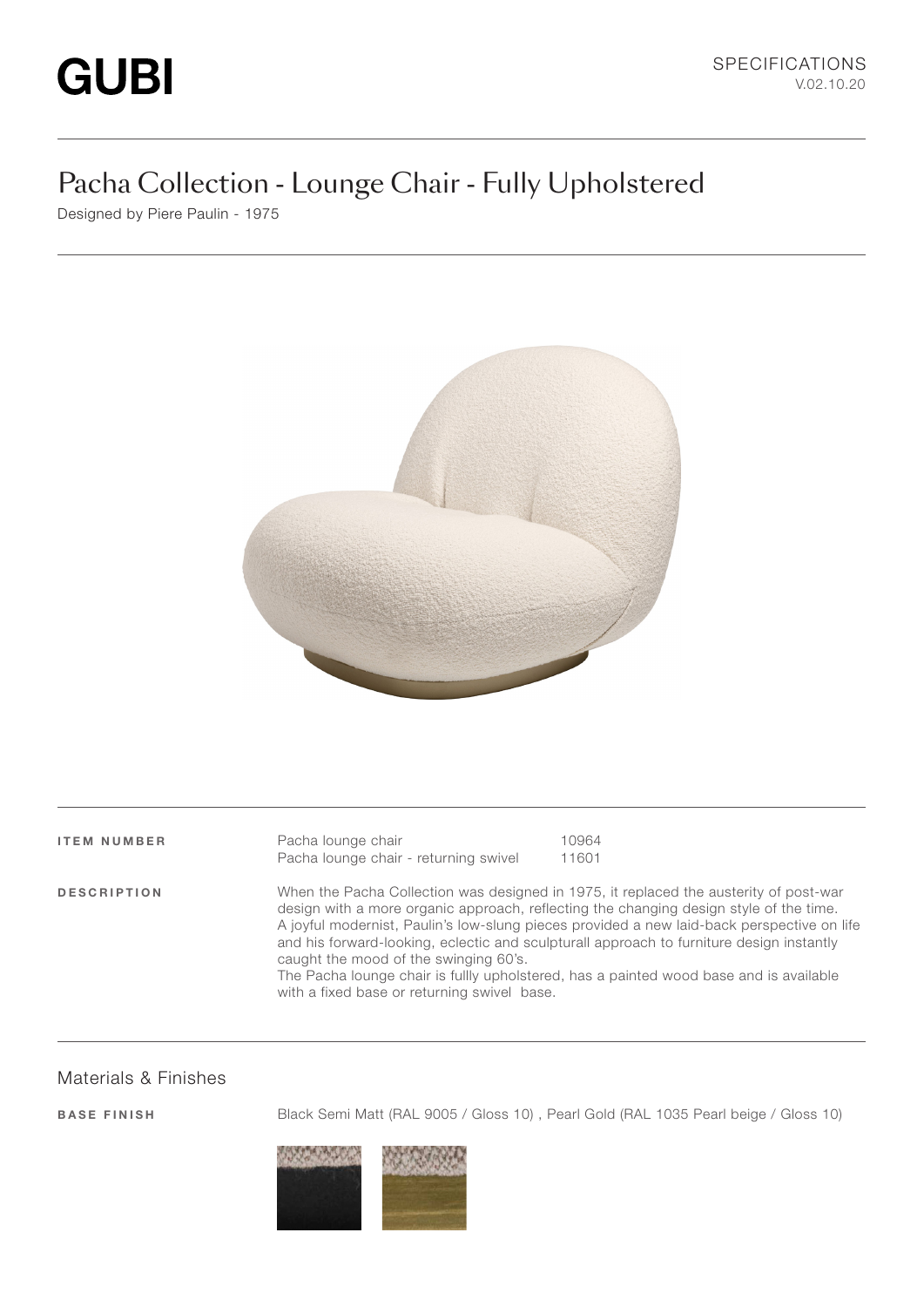MATERIALS Bend plywood (inside structure), cut foam (padding and armrest), laquered MDF (base)

#### Dimensions



#### Weight

TOTAL WEIGHT 21 kg / 21.4 kg (returning swivel) / 46.2 lbs / 47.1 lbs (returning swivel)

### Upholstery Consumption

#### X 140 CM FABRIC WIDTH / X 55 IN FABRIC WIDTH

FABRIC CONSUMPTION 280 cm / 110 in